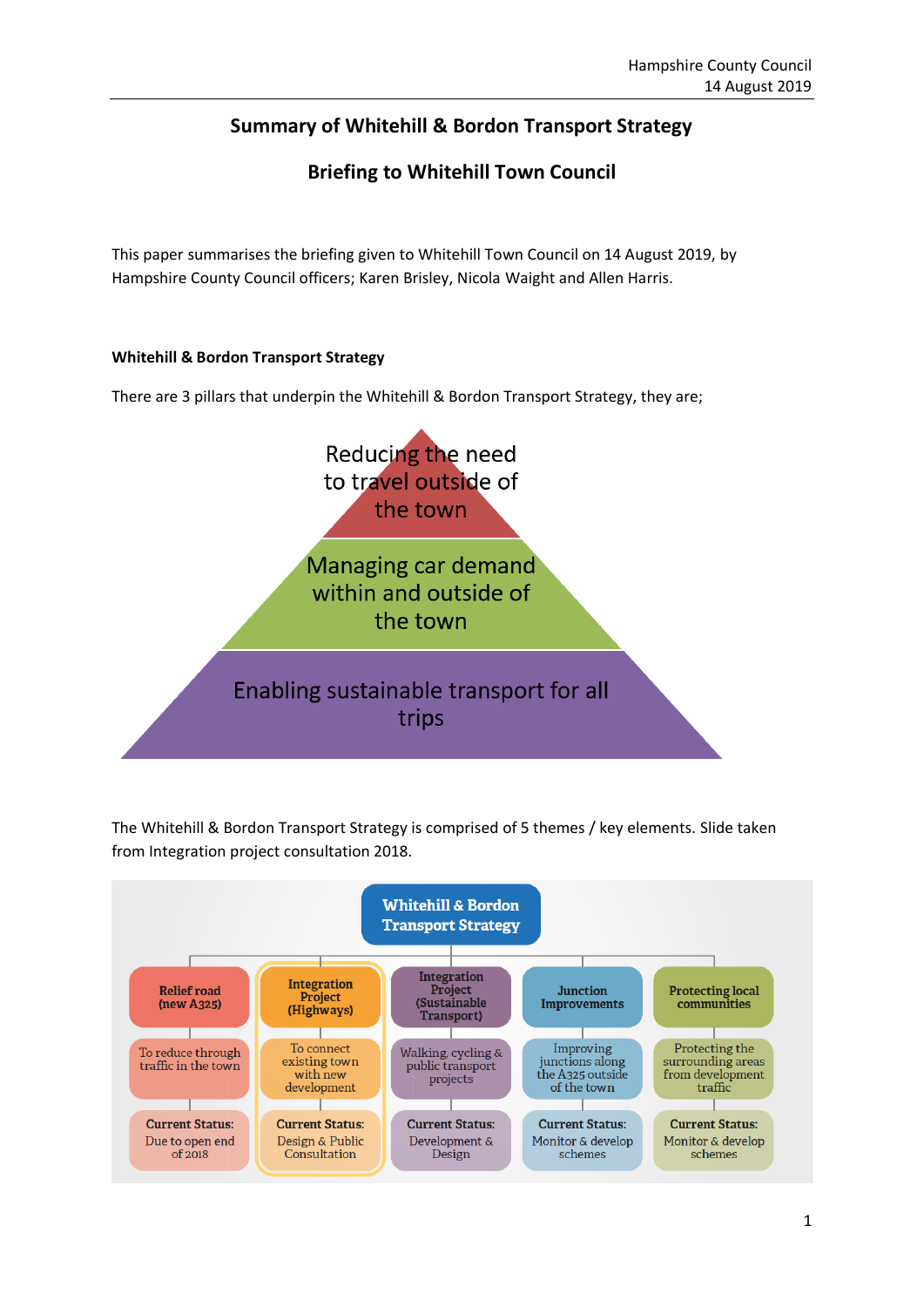#### **Relief Road**

- The relief road was fully opened in January 2019. It carries approximately 6,000 vehicles per day (travelling in both directions).
- Prior to the relief road opening, the C114 used to carry approximately 15,000 vehicles per day, since the relief road opened this has fallen to between  $10,000 - 11,000$  vehicles per day.

#### **Integration Project**

- This covers the C114, Budds Lane, Station Road, Chalet Hill and Hogmoor Road.
- The Integration Project is all about;
	- o bring the existing and the new communities together;
	- o making these roads less attractive for through traffic;
	- o creating a safer environment for pedestrians and cyclists;
	- o encouraging walking and cycling by providing more infrastructure; and
	- o reducing the severance effect that the old road created.
- The County Council conducted a consultation event on the Integration Project in Summer 2018 details can be found from the following link

<https://www.hants.gov.uk/transport/transportschemes/whitehillbordontrafficandtransport>

#### **Sustainable Transport**

• This includes activities such as community travel planning, public transport, and walking and cycling measures linked to the Integration project, not the Green Grid / Green Loop.

#### **Junction Improvements**

- We will focus on improving junction capacity outside of the town to ensure that the impact of traffic associated with the Whitehill & Bordon regeneration is minimised as much as possible.
- Our traffic management strategy for Whitehill & Bordon is to ensure that the A and B roads in the local area are working as efficiently as possible to ensure that traffic is not tempted to use less appropriate roads.
- We have traffic counters located on the strategic roads in the local area (Kingsley, Oakhanger, Headley, Conford, A325 to the north and south of Whitehill & Bordon and 2 sites on the relief road), counting the volume and type of traffic.

#### **Projecting Local Communities**

- We are aiming to protect local communities from the impacts of traffic associated with the Whitehill & Bordon regeneration.
- In Oakhanger we are looking to deter traffic from travelling through the village as a shorter route between the A325 and the B3004.
- In Kingsley we are looking to improve the resilience of the village as traffic is expected to increase on the B3004, but we want the residents to still feel confident to walk around the village.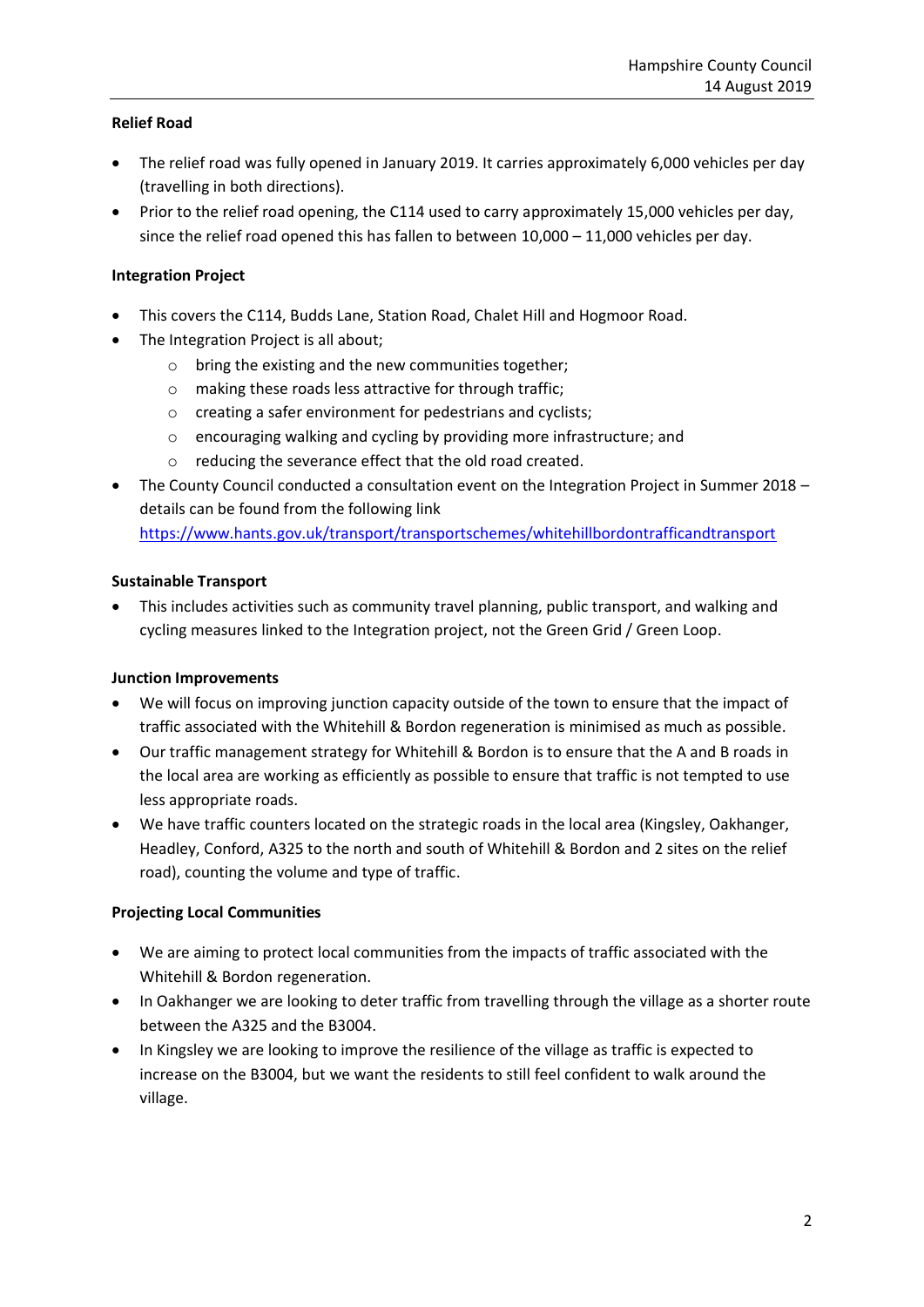#### **Funding**

# How will the Transport Strategy be Funded



Section 106 £9.777m from Prince Philip Park £1.5m from Louisburg £255k from Quebec Sub-total =  $£11.5m$ 



**EM3 LEP** £2m for Integration Project £3.14m for GGGL Bid 1

Sub-total =  $£5.14m$ 

TOTAL ALL FUNDING SOURCES = £17,146,044



## **Other sources**

**Healthy New Towns Bus Grant East Hants District Council** 

• The Developer Contributions which the County Council will use to fund the implementation of the Transport Strategy comes into the County Council in instalments.



The figure below shows the amount we have currently received.

- Prince Philp Park is providing the majority of the contributions
- The trigger points are; Commencement, occupation of 100<sup>th</sup> unit, 600<sup>th</sup> unit, 1200<sup>th</sup> unit and  $1800<sup>th</sup>$  unit.
- We hope to receive the second instalment later this year / early next.